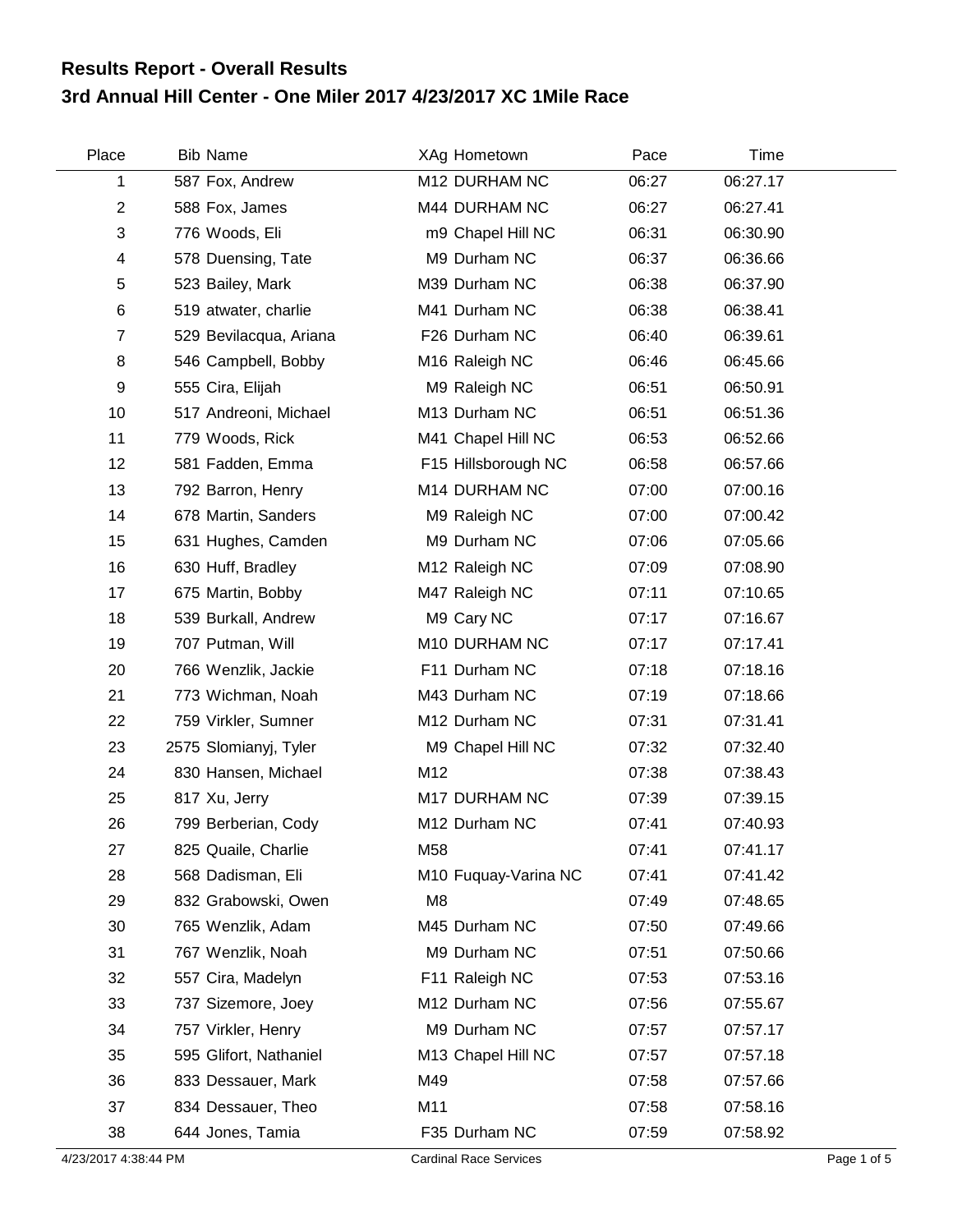| Place | <b>Bib Name</b>          | XAg Hometown            | Pace  | Time     |  |
|-------|--------------------------|-------------------------|-------|----------|--|
| 39    | 725 Schell, Nora         | F11 Raleigh NC          | 08:01 | 08:00.66 |  |
| 40    | 537 Brandt, Maya         | F9 Chapel Hill NC       | 08:01 | 08:00.66 |  |
| 41    | 515 Andreoni, Matt       | M11 Durham NC           | 08:08 | 08:08.16 |  |
| 42    | 525 Beddingfield, Tanner | M7 Raleigh NC           | 08:08 | 08:08.42 |  |
| 43    | 591 Freedman, Logan      | F8 Durham NC            | 08:10 | 08:10.42 |  |
| 44    | 706 Putman, Wesley       | M8 DURHAM NC            | 08:12 | 08:11.67 |  |
| 45    | 704 Putman, Garrett      | M40 DURHAM NC           | 08:12 | 08:11.90 |  |
| 46    | 632 Hughes, Duncan       | M40 Durham NC           | 08:14 | 08:14.18 |  |
| 47    | 633 Hughes, Holland      | M6 Durham NC            | 08:14 | 08:14.40 |  |
| 48    | 501 Ades, Jonah          | M9 DURHAM NC            | 08:31 | 08:30.91 |  |
| 49    | 749 Thomas, Danielle     | F21 Raleigh NC          | 08:35 | 08:35.42 |  |
| 50    | 788 Zuercher, Nikko      | M9 Chapel Hill NC       | 08:37 | 08:36.66 |  |
| 51    | 786 Zuercher, Bill       | M46 Chapel Hill NC      | 08:37 | 08:36.67 |  |
| 52    | 621 Holden, Brandon      | M6 Raleigh NC           | 08:46 | 08:45.90 |  |
| 53    | 582 Fadden, Stella       | F12 Hillsborough NC     | 08:46 | 08:45.91 |  |
| 54    | 807 Kruhm, Braxton       | M10 DURHAM NC           | 08:56 | 08:56.16 |  |
| 55    | 624 Holton, Robb         | M39 Durham NC           | 08:56 | 08:56.43 |  |
| 56    | 2574 Slomianyj, Ashley   | F9 Chapel Hill NC       | 09:03 | 09:02.68 |  |
| 57    | 585 Fisher, Nicholas     | M9 Durham NC            | 09:03 | 09:03.19 |  |
| 58    | 590 Freedman, Hunter     | M6 Durham NC            | 09:03 | 09:03.19 |  |
| 59    | 541 Burkall, Bryce       | M <sub>11</sub> Cary NC | 09:04 | 09:03.93 |  |
| 60    | 586 Fisher, Travis       | M40 Durham NC           | 09:04 | 09:04.17 |  |
| 61    | 794 Barron, Lilly        | F11 DURHAM NC           | 09:09 | 09:08.90 |  |
| 62    | 826 Lacoff, Steven       | M46                     | 09:11 | 09:10.66 |  |
| 63    | 828 Lacoff, Ben          | M10                     | 09:11 | 09:11.42 |  |
| 64    | 730 Shelton, Matthew     | M <sub>14</sub> Cary NC | 09:12 | 09:11.66 |  |
| 65    | 556 Cira, Greyson        | M6 Raleigh NC           | 09:12 | 09:12.17 |  |
| 66    | 726 Schraeder, Alec      | M7 Raleigh NC           | 09:14 | 09:13.65 |  |
| 67    | 615 Hawkins, Beth        | F44 Durham NC           | 09:17 | 09:17.17 |  |
| 68    | 676 Martin, Gloria       | F44 Raleigh NC          | 09:26 | 09:25.66 |  |
| 69    | 635 Jenkins, Cole        | M9 Raleigh NC           | 09:30 | 09:30.16 |  |
| 70    | 724 Schell, Ben          | M9 Raleigh NC           | 09:33 | 09:33.16 |  |
| 71    | 641 jones, mackenzie     | F11 Apex NC             | 09:33 | 09:33.40 |  |
| 72    | 727 Schroeder, Kaitlyn   | F11 Raleigh NC          | 09:35 | 09:34.65 |  |
| 73    | 540 Burkall, Angela      | F38 Cary NC             | 09:37 | 09:36.65 |  |
| 74    | 534 Bradley, Nicholas    | M9 Raleigh NC           | 09:38 | 09:38.41 |  |
| 75    | 791 Barron, Andrew       | M9 DURHAM NC            | 09:42 | 09:41.68 |  |
| 76    | 777 Woods, Jennifer      | F40 Chapel Hill NC      | 09:42 | 09:42.16 |  |
| 77    | 831 Stark, Sean          | M47                     | 09:42 | 09:42.41 |  |
| 78    | 729 scott, Maurice       | M9 Durham NC            | 09:51 | 09:50.91 |  |
| 79    | 712 Reynolds, Heidi      | F46 Chapel Hill NC      | 09:52 | 09:52.16 |  |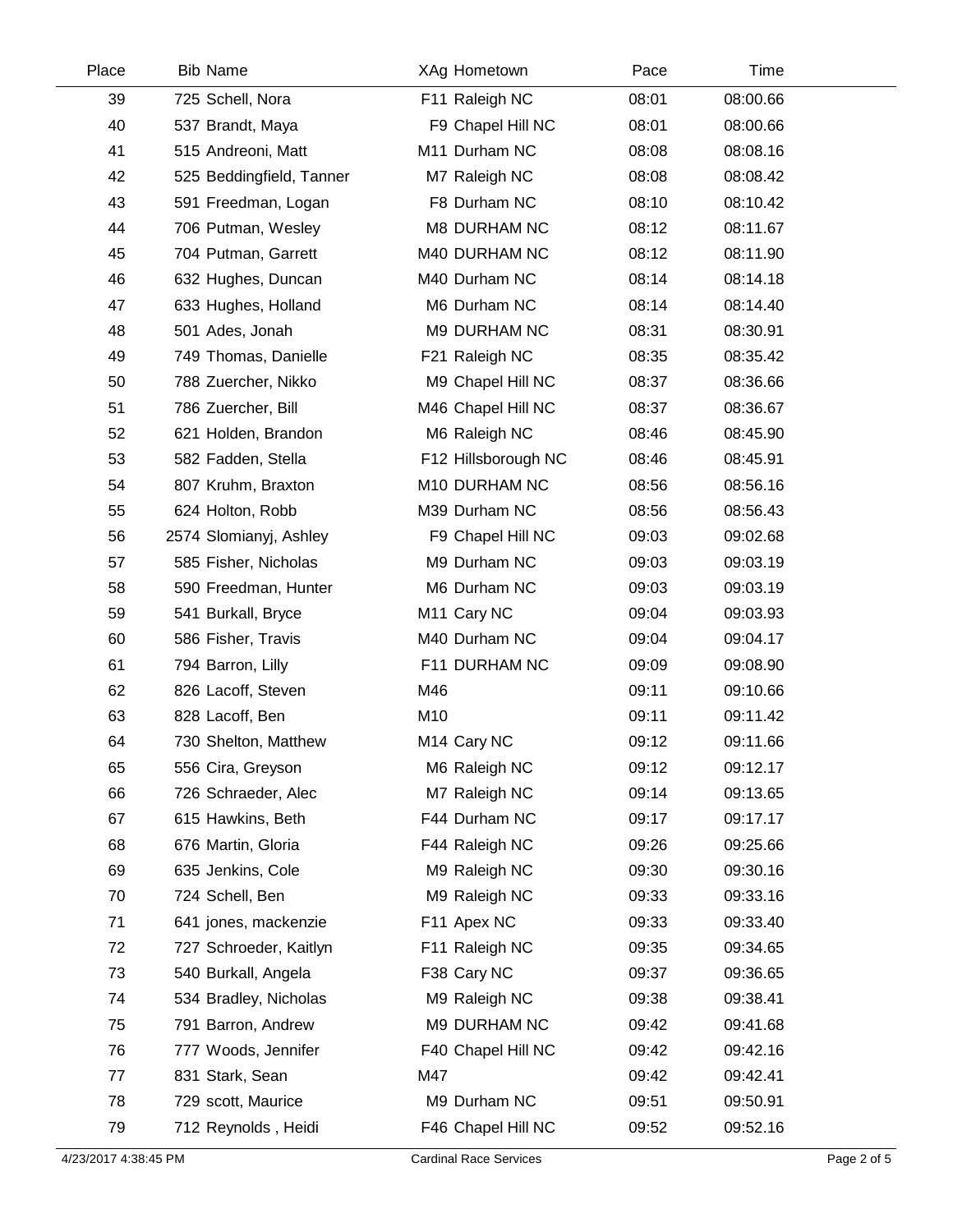| Place | <b>Bib Name</b>             | XAg Hometown         | Pace  | Time     |  |
|-------|-----------------------------|----------------------|-------|----------|--|
| 80    | 655 Lewis, Ben              | M13 Chapel Hill NC   | 10:03 | 10:03.40 |  |
| 81    | 778 Woods, Kathryne         | f10 Chapel Hill NC   | 10:04 | 10:03.91 |  |
| 82    | 657 Lewis, John             | M50 Chapel Hill NC   | 10:04 | 10:03.91 |  |
| 83    | 656 Lewis, Enzo             | M7 Chapel Hill NC    | 10:05 | 10:04.66 |  |
| 84    | 628 Hudspeth, Evelyn        | F6 Durham NC         | 10:07 | 10:07.17 |  |
| 85    | 682 Miller, Ashlyn          | F10 Raleigh NC       | 10:07 | 10:07.41 |  |
| 86    | 503 Ades, Rachael           | F11 DURHAM NC        | 10:09 | 10:09.41 |  |
| 87    | 607 Guckian, Scarlett       | F11 DURHAM NC        | 10:11 | 10:11.41 |  |
| 88    | 594 Glifort, Gail           | F52 Chapel Hill NC   | 10:13 | 10:12.90 |  |
| 89    | 701 patino-benitez, jessica | F25 Apex NC          | 10:17 | 10:17.41 |  |
| 90    | 658 Lia, Lola               | F9 Raleigh NC        | 10:31 | 10:31.16 |  |
| 91    | 574 Dixon, Jachelle         | F12 Raleigh NC       | 10:32 | 10:31.92 |  |
| 92    | 610 Harrison, Will          | M13 Chapel Hill NC   | 10:33 | 10:33.17 |  |
| 93    | 592 Genova, Lucien          | M12 Chapel Hill NC   | 10:34 | 10:34.17 |  |
| 94    | 543 Calloway, Lucy          | F10 Chapel Hill NC   | 10:34 | 10:34.43 |  |
| 95    | 542 Calloway, June          | F8 Chapel Hill NC    | 10:36 | 10:36.16 |  |
| 96    | 593 Genova, Madeline        | F14 Chapel Hill NC   | 10:37 | 10:36.66 |  |
| 97    | 723 Saunders, Shauna        | F61 DURHAM NC        | 10:38 | 10:37.66 |  |
| 98    | 809 MacDonald, Nichol       | M9 Chapel Hill NC    | 10:48 | 10:47.90 |  |
| 99    | 795 Barron, Rob             | M47 DURHAM NC        | 10:52 | 10:52.40 |  |
| 100   | 793 Barron, Kate            | F47 DURHAM NC        | 10:52 | 10:52.41 |  |
| 101   | 721 Roth, Jenny             | F29 Apex NC          | 10:54 | 10:54.15 |  |
| 102   | 774 Wichman, Sam            | M12 Durham NC        | 10:57 | 10:57.18 |  |
| 103   | 751 Thompson, Jennifer      | F50 DURHAM NC        | 10:57 | 10:57.41 |  |
| 104   | 750 Thompson, Eric          | M50 DURHAM NC        | 10:58 | 10:57.91 |  |
| 105   | 569 Dadisman, Lewis         | M46 Fuquay-Varina NC | 11:06 | 11:05.91 |  |
| 106   | 522 Bailey, Andrea          | F39 Durham NC        | 11:20 | 11:19.66 |  |
| 107   | 567 Dadisman, Courtney      | F47 Fuquay-Varina NC | 11:21 | 11:21.41 |  |
| 108   | 823 Saba, Bryce             | M17                  | 11:23 | 11:22.91 |  |
| 109   | 822 Ashley, Kim             | F18                  | 11:23 | 11:23.16 |  |
| 110   | 580 Easterlin, Caroline     | M29 Durham NC        | 11:24 | 11:23.67 |  |
| 111   | 715 Riley, Alexa            | F10 Durham NC        | 11:25 | 11:24.90 |  |
| 112   | 516 Andreoni, Melissa       | F41 Durham NC        | 11:33 | 11:32.65 |  |
| 113   | 649 Kim, Kayley             | F12 Chapel Hill NC   | 11:35 | 11:35.42 |  |
| 114   | 827 Lacoff, Sam             | M <sub>8</sub>       | 11:36 | 11:36.41 |  |
| 115   | 650 Kim, Terry              | M51 Chapel Hill NC   | 11:36 | 11:36.41 |  |
| 116   | 550 Champion, Julia A.      | F60 Hillsborough NC  | 11:40 | 11:39.68 |  |
| 117   | 600 Goddard, Brittani       | F8 Hillsborough NC   | 11:40 | 11:39.91 |  |
| 118   | 659 Ligon, Sarah            | F26 Durham NC        | 11:40 | 11:39.92 |  |
| 119   | 551 Cheek, Bonnie           | F66 DURHAM NC        | 11:40 | 11:40.17 |  |
| 120   | 545 Camey, jannire          | F14 Durham NC        | 11:46 | 11:45.91 |  |
|       |                             |                      |       |          |  |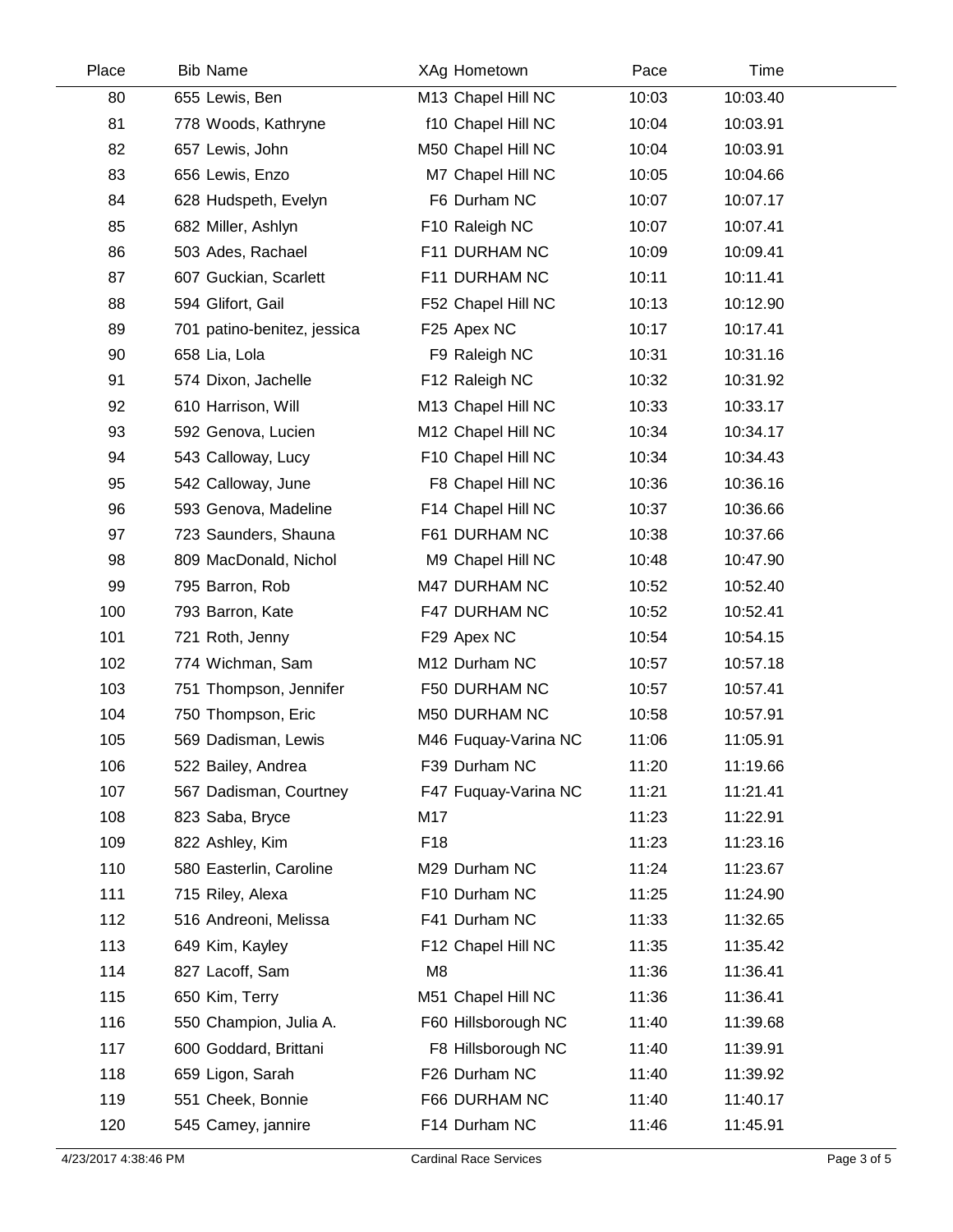| Place | <b>Bib Name</b>              | XAg Hometown       | Pace  | Time     |  |
|-------|------------------------------|--------------------|-------|----------|--|
| 121   | 559 Collins, Kyle            | M30 Durham NC      | 11:51 | 11:51.41 |  |
| 122   | 558 Collins, Emory           | M3 Durham NC       | 11:52 | 11:52.49 |  |
| 123   | 681 Massenburg, Nola         | F9 Durham NC       | 11:55 | 11:54.90 |  |
| 124   | 518 Andreoni, Mike           | M50 Durham NC      | 12:13 | 12:12.91 |  |
| 125   | 601 Goins, Nikki             | F46 Durham NC      | 12:16 | 12:16.16 |  |
| 126   | 781 Yeager, Ava              | F9 Chapel Hill NC  | 12:46 | 12:46.19 |  |
| 127   | 782 Yeager, Ben              | M38 Chapel Hill NC | 12:46 | 12:46.19 |  |
| 128   | 784 Yeager, Tyler            | M11 Chapel Hill NC | 12:46 | 12:46.40 |  |
| 129   | 783 Yeager, Leah             | F40 Chapel Hill NC | 12:46 | 12:46.41 |  |
| 130   | 521 Ayars, Ann               | F71 Durham NC      | 12:47 | 12:46.66 |  |
| 131   | 800 Brennan, Jennifer        | F43 Chapel Hill NC | 13:02 | 13:02.17 |  |
| 132   | 802 Bridgeford, Eliot        | M11 Chapel Hill NC | 13:03 | 13:03.16 |  |
| 133   | 780 Wrenn, Kim               | F46 Durham NC      | 13:07 | 13:06.67 |  |
| 134   | 629 Hudspeth, Sarah          | F31 Durham NC      | 13:07 | 13:07.17 |  |
| 135   | 754 Tingen, Donna            | F49 Durham NC      | 13:07 | 13:07.17 |  |
| 136   | 688 Moreno, Moe              | M32 Durham NC      | 13:09 | 13:08.92 |  |
| 137   | 747 Sullivan, Anne Katherine | F29 Raleigh NC     | 13:20 | 13:19.65 |  |
| 138   | 643 jones, sophia            | F11 Apex NC        | 13:21 | 13:21.16 |  |
| 139   | 544 Camey, Jalene            | F15 Durham NC      | 13:26 | 13:26.40 |  |
| 140   | 801 Bridgeford, Edward       | M46 Chapel Hill NC | 13:35 | 13:34.80 |  |
| 141   | 803 Bridgeford, Miranda      | F8 Chapel Hill NC  | 13:35 | 13:34.90 |  |
| 142   | 575 Donahue, Ethan           | M10 Durham NC      | 13:46 | 13:45.93 |  |
| 143   | 502 Ades, Laura              | F42 DURHAM NC      | 13:46 | 13:46.17 |  |
| 144   | 576 Donahue, Katrina         | F46 Durham NC      | 13:46 | 13:46.42 |  |
| 145   | 500 Ades, David              | M46 DURHAM NC      | 13:47 | 13:47.16 |  |
| 146   | 756 Ventura, Violet          | F32 Durham NC      | 13:55 | 13:54.65 |  |
| 147   | 606 Guckian, Lisa            | F43 DURHAM NC      | 14:10 | 14:10.16 |  |
| 148   | 758 Virkler, Laura           | F43 Durham NC      | 14:19 | 14:18.92 |  |
| 149   | 829 Hansen, Mimi             | F47                | 14:20 | 14:20.17 |  |
| 150   | 589 Freedman, Ashley         | F38 Durham NC      | 14:30 | 14:30.41 |  |
| 151   | 553 Chen, Jane               | F42 Chapel Hill NC | 14:31 | 14:31.41 |  |
| 152   | 698 Orange, Gwen             | F52 Durham NC      | 15:13 | 15:13.17 |  |
| 153   | 787 Zuercher, Callia         | F9 Chapel Hill NC  | 15:28 | 15:28.40 |  |
| 154   | 608 Hall, Halcyon            | F13 Durham NC      | 15:48 | 15:47.92 |  |
| 155   | 609 Hall, Laura              | F60 Durham NC      | 15:49 | 15:48.66 |  |
| 156   | 513 Anderson, Grant          | M76 DURHAM NC      | 15:52 | 15:51.66 |  |
| 157   | 695 O'Donnell, John          | M38 Durham NC      | 15:57 | 15:56.67 |  |
| 158   | 696 O'Donnell, Lily          | F9 Durham NC       | 15:58 | 15:57.92 |  |
| 159   | 694 O'Donnell, Heather       | F37 Durham NC      | 15:58 | 15:58.16 |  |
| 160   | 748 Sutton, Kraig            | M37 Durham NC      | 16:38 | 16:37.91 |  |
| 161   | 684 Miller, Patricia         | F45 Durham NC      | 16:39 | 16:39.41 |  |